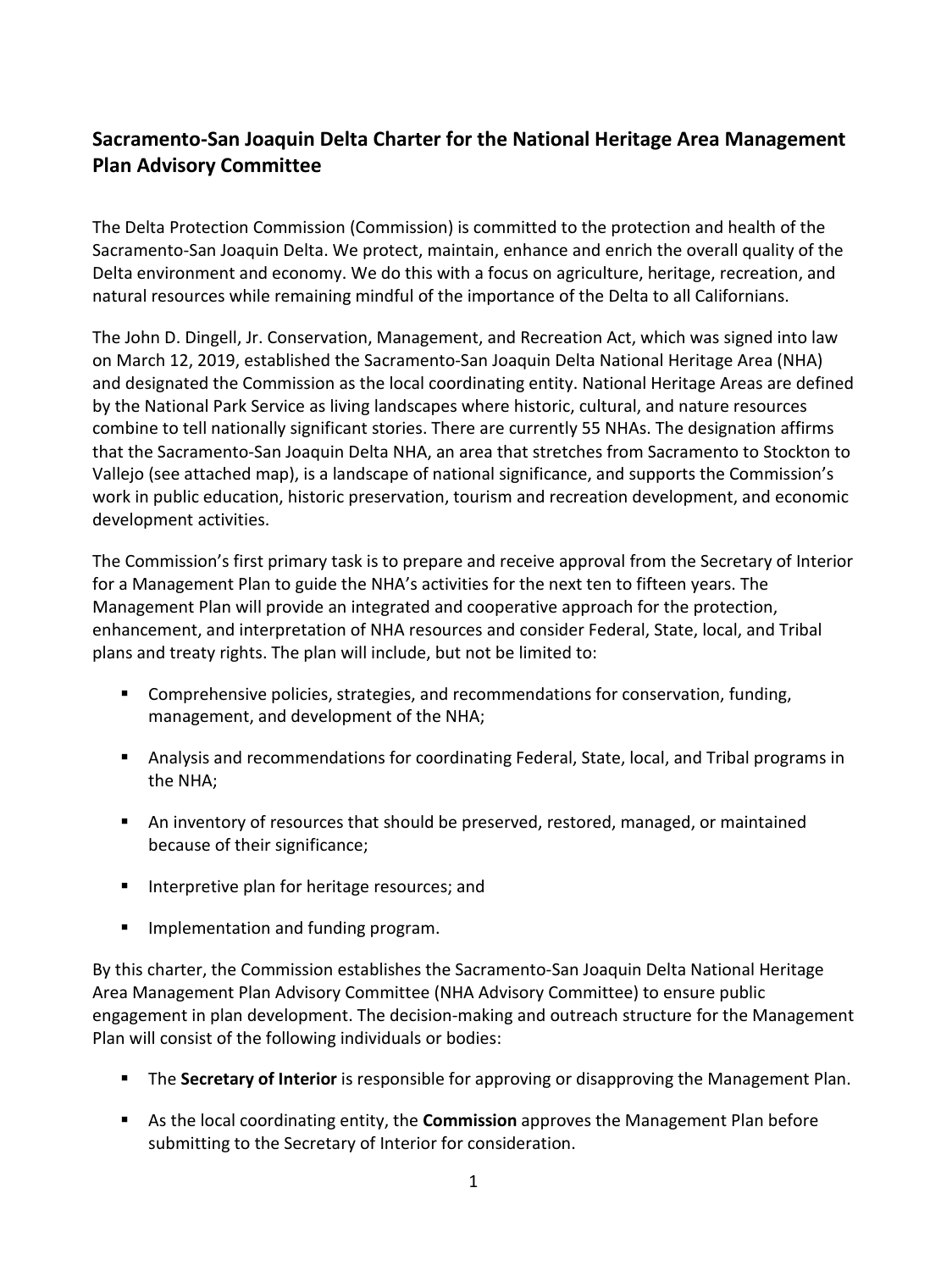- The **Commission NHA subcommittee** was created by the Commission on January 16, 2020 to work with Commission staff and the NHA Advisory Committee on activities related to the NHA Program and Management Plan.
- The **NHA Advisory Committee** is comprised of volunteer members, appointed by the Commission, who will report on their progress and final recommendations to the Commission and Commission NHA subcommittee.
- Four **NHA Advisory Task Groups** on resource stewardship, organization, heritage development and tourism, and interpretive planning will be chaired by members of the NHA Advisory Committee.

### **Purpose of NHA Designation**

The 2012 *Feasibility Study for a Sacramento-San Joaquin Delta National Heritage Area* describes six goals for the Sacramento-San Joaquin Delta NHA:

- 1. Identify the Delta as a region of national significance
- 2. Support economic development
- 3. Promote heritage tourism, ecotourism, and agritourism and compatibility with agriculture
- 4. Make partner site maps available
- 5. Undertake and provide resources for historic preservation
- 6. Develop interpretive sign and Delta history programs

Public engagement and participation in the Sacramento-San Joaquin Delta NHA may reveal additional opportunities and benefits of the designation.

#### **Purpose of the NHA Advisory Committee**

The purpose of the NHA Advisory Committee is to provide the Commission and Commission NHA subcommittee with recommendations on the development of the Management Plan and to seek input from diverse stakeholders, including government at all levels, businesses, landowners, agricultural, community, cultural, natural resource, and recreation groups, and the general public. Commission staff and the Management Plan consulting team will assist the NHA Advisory Committee with preparing these recommendations and conducting public outreach. The input gathered during this planning process will be incorporated into the Management Plan to reflect the interests that are broadly important to Sacramento-San Joaquin Delta NHA stakeholders. The implementation plan will include cooperative actions that provide mutual benefits for the NHA and governments, agencies, non-profit organizations, and others.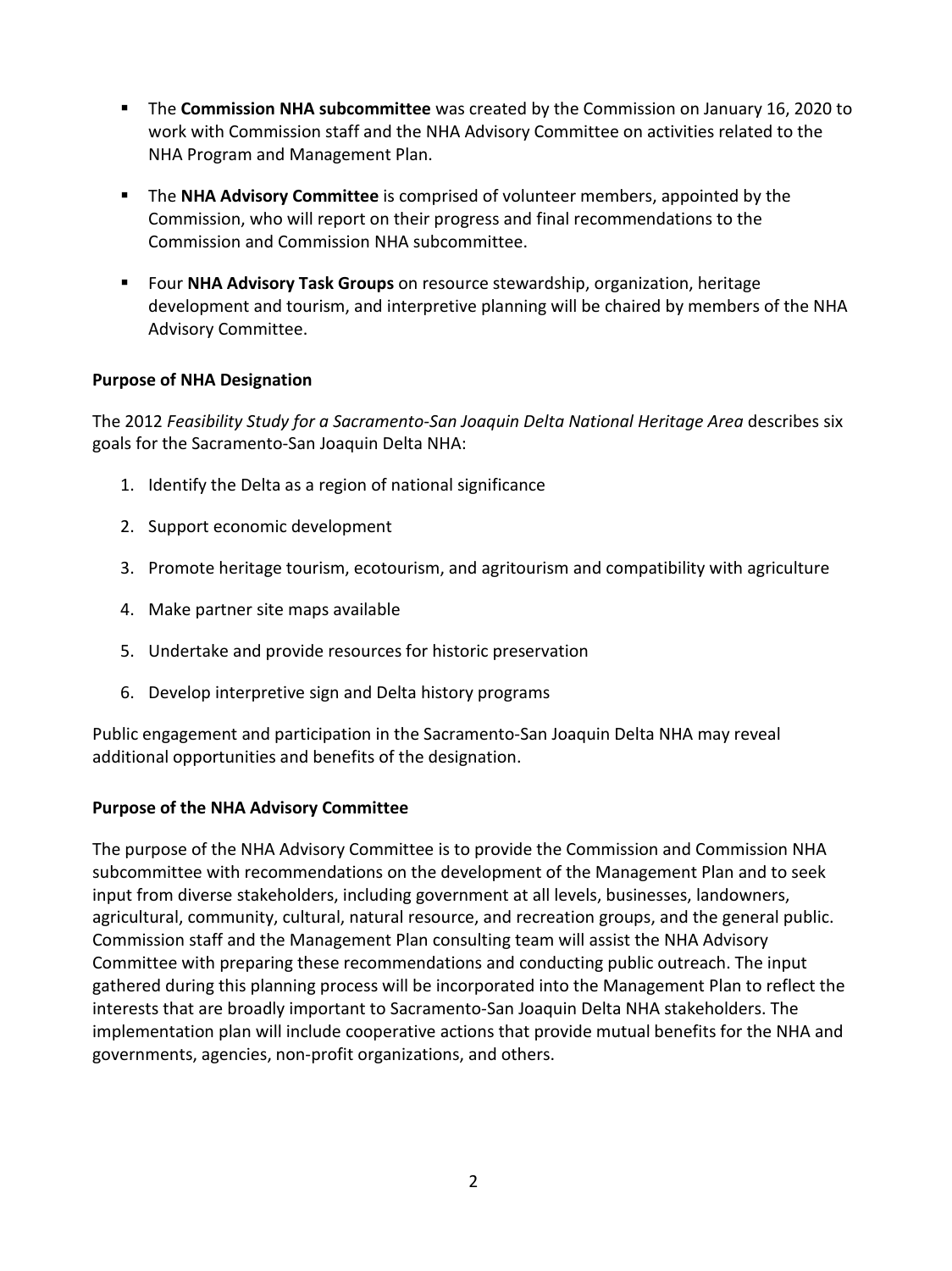### **Principles**

The NHA Advisory Committee is guided by respect, understanding, open communication, collaboration, inclusion, and pragmatism. Each individual member brings unique experience and perspectives that are acknowledged and respected by other Committee members. Members seek to build and maintain positive working relationships with one another based on mutual trust and respectful understanding of differences. In soliciting public input, members are expected to acknowledge and be sensitive to disparities that exist in the community and consider forms of outreach that are inclusive of diverse perspectives and backgrounds. When there are differences within the Committee, members seek to understand their differences, and to develop recommendations that are respectful of those differences.

#### **Membership Selection**

Members of the NHA Advisory Committee are volunteers who will be appointed to serve until the Management Plan is successfully submitted to the Secretary of the Interior (submittal expected by June 2023). Prospective members of the NHA Advisory Committee will be asked to submit an application to the Commission that summarizes their interests in serving on the committee and their relevant skills or experience, and other qualifiers the applicant thinks important.

The NHA Advisory Committee will be composed of 15 members with ex officio members representing the legislature and public agencies. The Commission's appointment of members will be guided by consideration of the mix of skills, experience, and perspectives that the Committee, as a whole, will need to successfully guide development of the Management Plan, and to set the stage for achieving the goals of the Sacramento-San Joaquin Delta NHA. Goals may involve historic preservation, cultural conservation, public education, interpretation, natural resource conservation, outdoor recreation, tourism, and community and economic development. NHA Advisory Committee members will also be selected to ensure geographic, cultural, and multigenerational representation from across the Sacramento-San Joaquin Delta. Following appointment of the initial NHA Advisory Committee members, appointment of any new members will be informed by nominations made by the NHA Advisory Committee to the Commission.

The principal duties of NHA Advisory Committee members are to regularly attend and participate in quarterly online and in-person committee meetings, to help solicit and gather input on the planning process, and to give their best advice for developing a successful Management Plan. If a member misses a meeting, they are expected to review meeting minutes and ask any clarifying questions before the next meeting. Discussions will not be repeated for a member who was previously absent unless the full Committee agrees. In the case that a member is unable or unwilling to fulfill their duties, including upholding Committee principles, the NHA Advisory Committee may nominate or recommend, and the Commission may appoint, a replacement.

#### **Member Representation**

Members of the NHA Advisory Committee serve as individuals who are encouraged to think broadly with diverse community interests in mind and beyond their own personal interests. Members are encouraged to use their personal and professional networks to gather input that can help inform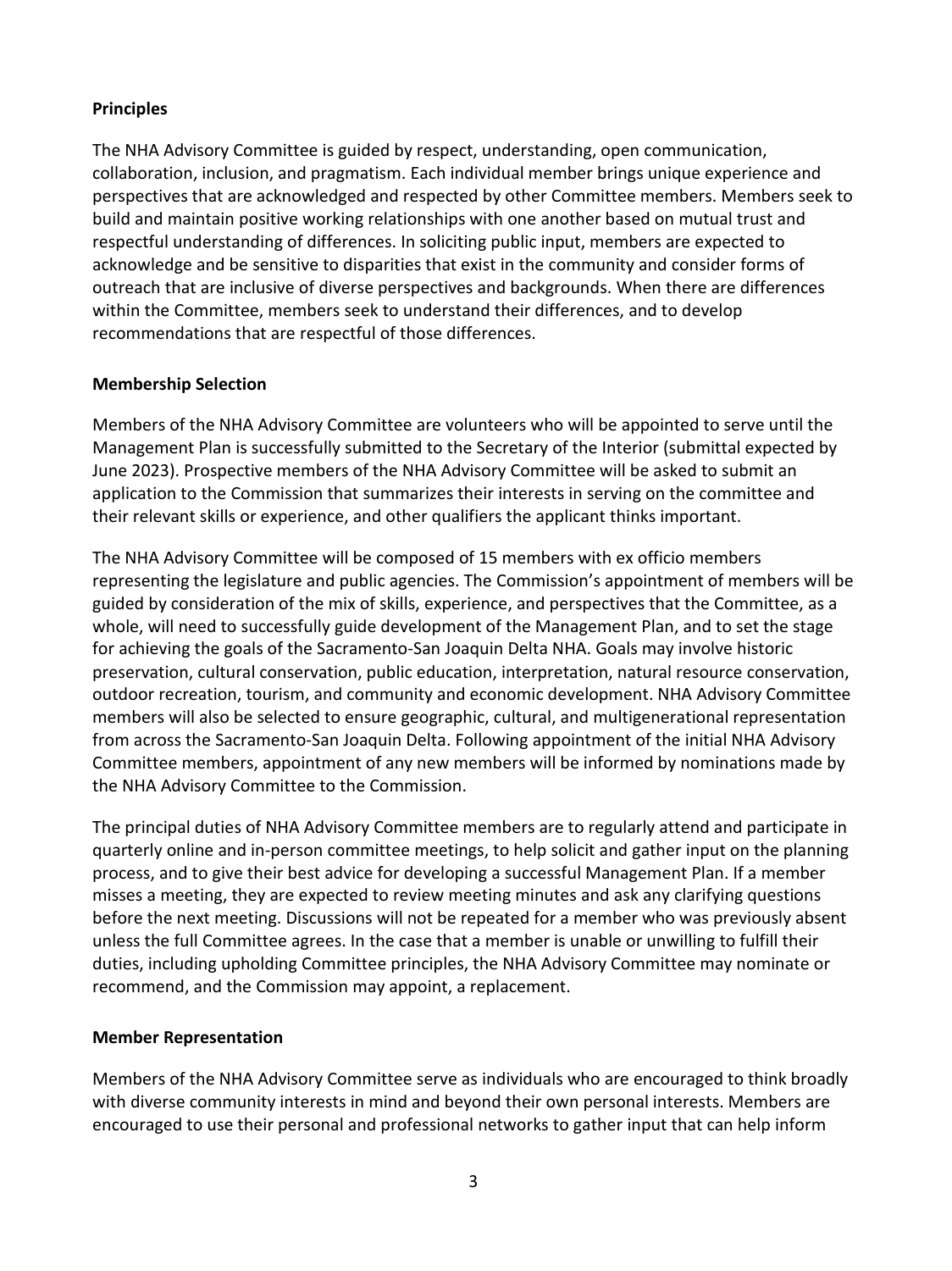the Committee's work, though will not be asked or expected to speak on behalf of a group of which they may be a part.

### **Administration of the Advisory Committee**

The NHA Advisory Committee is administered by the Commission in its capacity as the NHA local coordinating entity. Commission staff will support the NHA Advisory Committee in scheduling meetings, arranging meeting locations, preparing agendas, drafting minutes and staff reports, conducting outreach, and generally supporting meetings of the Committee. The Commission's Executive Director or designee will chair the NHA Advisory Committee, with a vice chair selected by the committee.

### **Advisory Committee Decision-Making**

The NHA Advisory Committee will adopt and abide by a set of ground rules for how they operate (see Attachment B for potential ground rules). Committee members will be provided with relevant information and be given the opportunity to discuss and deliberate on issues before being asked to make their recommendations to the Commission and Commission NHA subcommittee.

The NHA Advisory Committee will strive for consensus when making its recommendations. If consensus cannot be reached after a good faith effort, the NHA Advisory Committee will determine recommendations based on a majority vote. When requested, minority opinions will be noted in meeting documentation, and specific points or issues where consensus could not be reached will be included.

### **Advisory Committee Scope of Work**

The primary responsibility of the NHA Advisory Committee is to advise the Commission on the preparation and submission of a Management Plan to the Secretary of the Interior for approval. The Management Plan will formalize the general principles, expectations, and parameters of how the Sacramento-San Joaquin Delta NHA will be cooperatively managed by public and private organizations that choose to participate. Commission staff will compile and draft the Management Plan according to the requirements set forth in the authorizing legislation (see Attachment A for NHA legislation).

The NHA Advisory Committee, with the assistance of the NHA Advisory Task Groups, will be asked to make recommendations for improving and implementing the plan, including:

- An inventory of natural, historical, cultural, scenic, and recreational resources that should be conserved within the NHA;
- **Policies and strategies for cooperatively managing the NHA;**
- An implementation plan that includes cooperative actions that various governments, agencies, and organizations agree to take;
- **Funding sources;**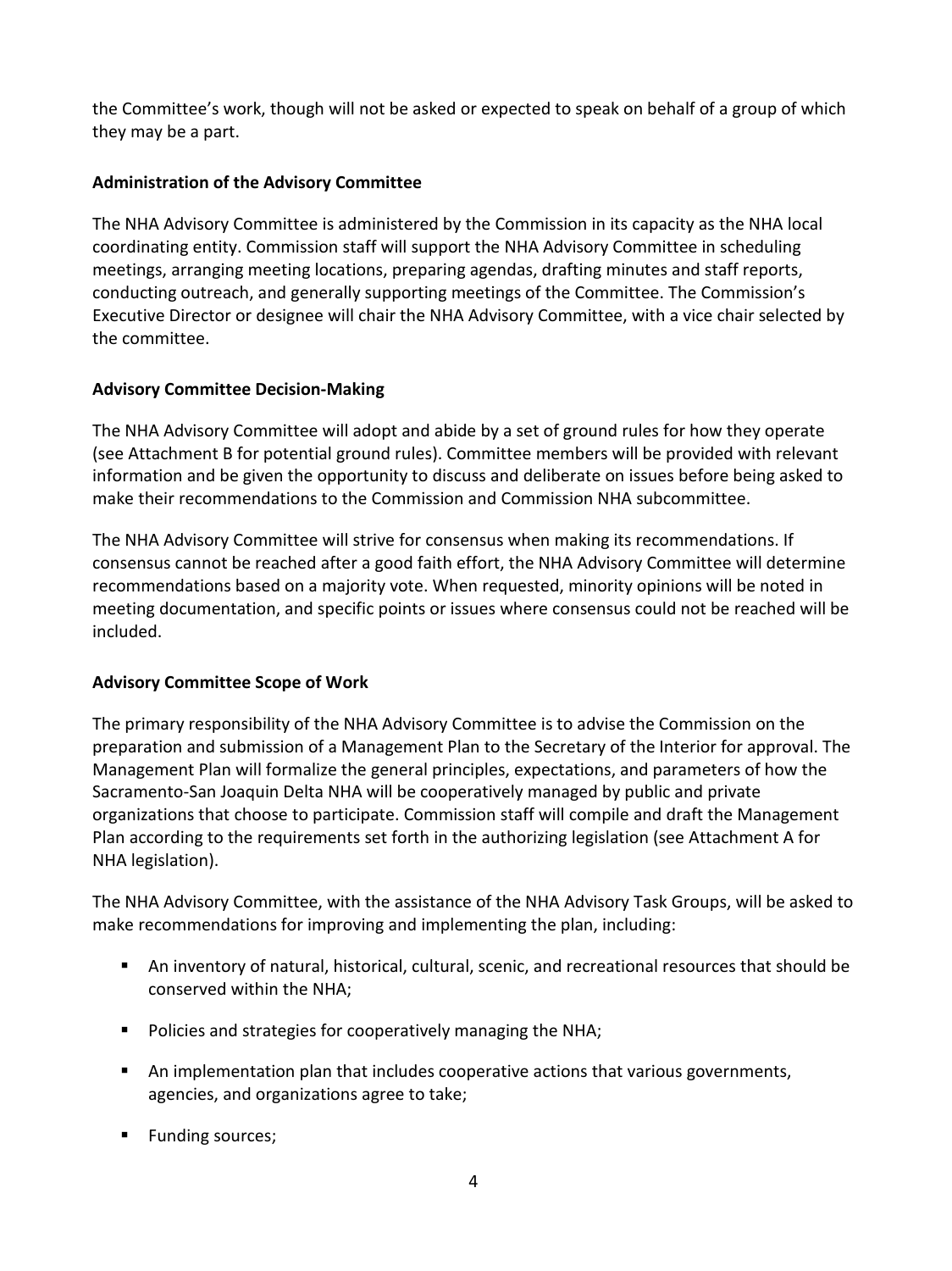- Interpretive planning, including exhibits and educational programs; and
- **Other topics as needed.**

The NHA Advisory Committee will provide periodic progress reports and final recommendations regarding the Management Plan to the Commission and Commission NHA subcommittee. If there are revisions or follow up matters regarding the Management Plan prior to approval by the Secretary of the Interior, the Committee may be asked to advise on revisions. Following the planning process and successful submission of the Management Plan, committee members may be asked to comment on lessons learned and recommendations on next steps for implementation.

### **Affirmative Duties, Limitations, and Protections**

The NHA Advisory Committee and the Commission, in its capacity as the local NHA coordinating entity, shall carry out the affirmative duties of the authorizing legislation in a manner consistent with the limitations of this authorization. Specifically, the NHA authorization does not:

- Abridge the rights of any property owner (whether public or private), including the right to refrain from participating in any plan, project, program, or activity conducted within the NHA;
- Require any property owner to permit public access to its property or modify public access or use of the owner's property under any other Federal, State, or local law;
- Alter any duly adopted land use regulation, approved land use plan, or other regulatory authority of any Federal, State, Tribal, or local agency;
- **Convey any land use or other regulatory authority to the local coordinating entity;**
- **Authorize or imply the reservation or appropriation of water or water rights;**
- **Enlarge or diminish the treaty rights of any Indian Tribe within the NHA;**
- Diminish the authority of the State to manage fish and wildlife, including the regulation of fishing and hunting within the NHA, or the authority of Indian Tribes to regulate members of Indian Tribes with respect to fishing, hunting, and gathering in the exercise of treaty rights; and
- Create any liability, or affect any liability under any other law, of any private property owner with respect to any person injured on the private property.

#### **Public Engagement**

The Commission is seeking strong public input on the Management Plan and public participation in the implementation of that plan. In fulfilling those objectives, the NHA Advisory Committee will:

 Make meeting agendas, meeting notes, and other information about the NHA planning process available on the Commission website.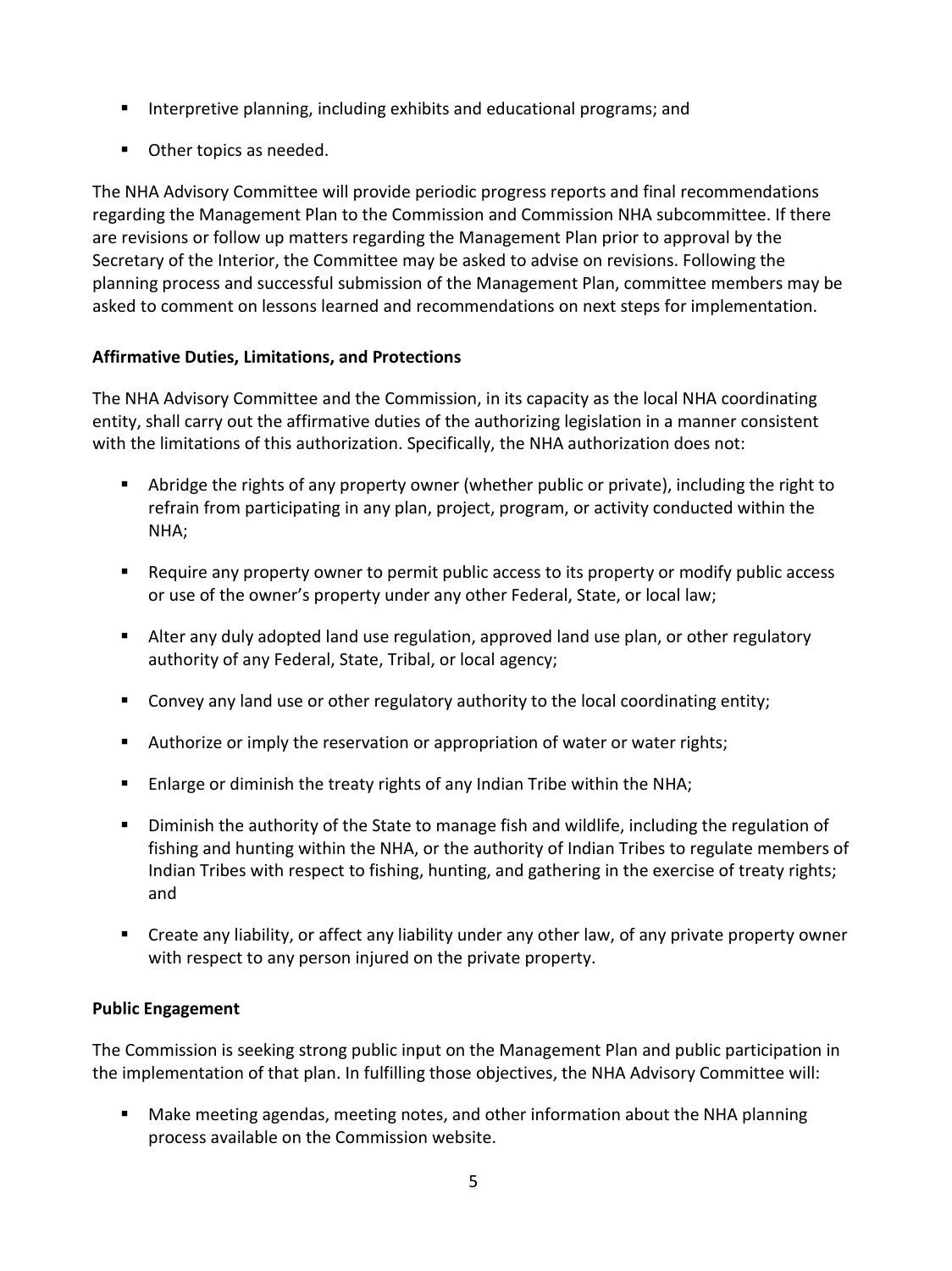- **Invite community members across the Sacramento-San Joaquin Delta to participate in** committee meetings and public forums.
- Recommend additional ways to reach communities and invite public input such as open houses, online surveys, and other means.

#### **Charter Amendments**

The Commission may amend the charter.

#### **Term of Charter**

The expected term of the NHA Advisory Committee will be through successful approval of the Management Plan by the Secretary of the Interior (expected by June 2023). The term of the NHA Advisory Committee may be extended if deemed necessary for the planning process, or if the Commission sets out new and additional responsibilities for the Committee in a revised charter.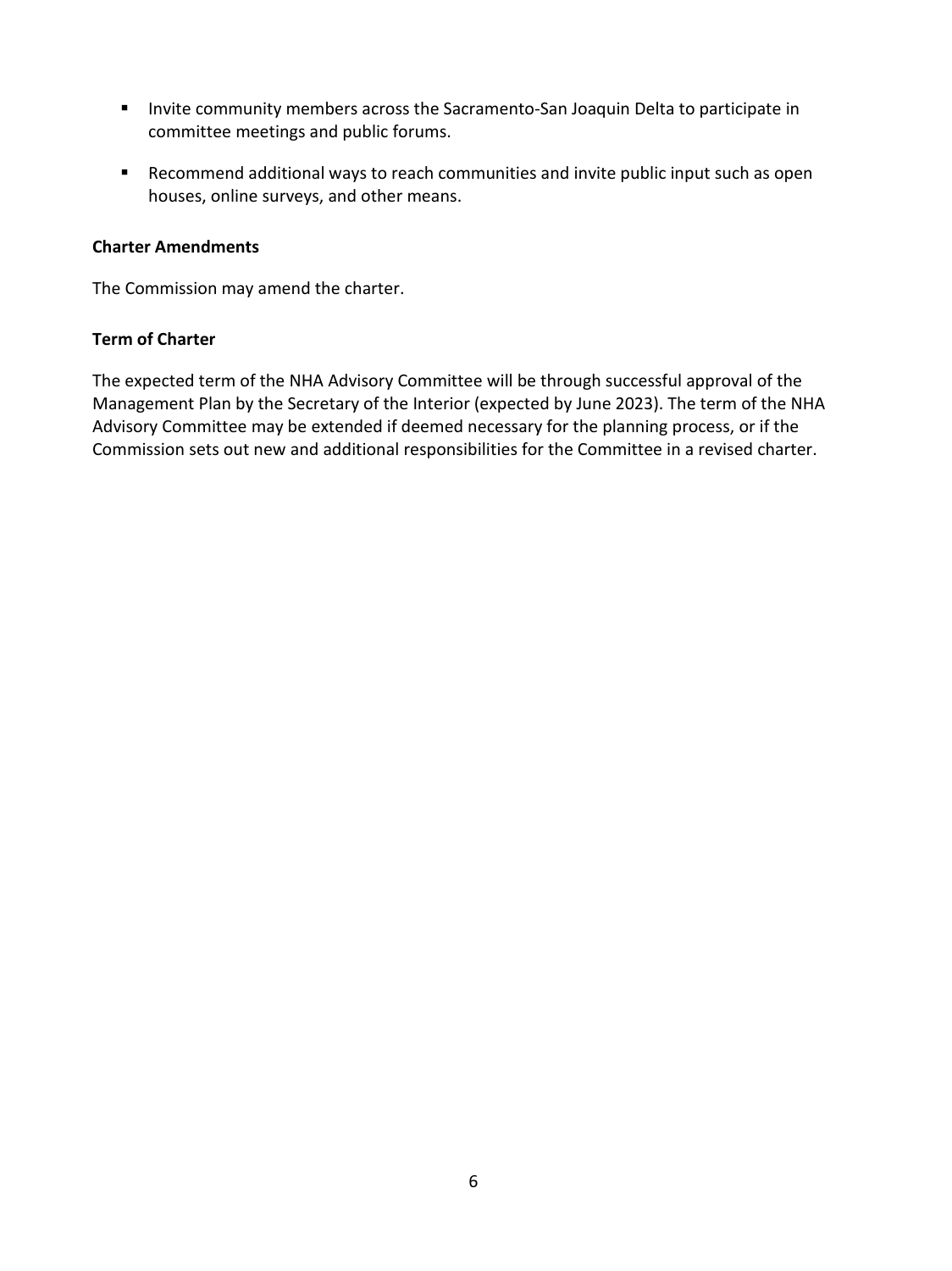### **Attachment A**

### **John D. Dingell, Jr. Conservation, Management, and Recreation Act**

#### **TITLE VI—NATIONAL HERITAGE AREAS**

#### **SEC. 6001. NATIONAL HERITAGE AREA DESIGNATIONS.**

(a) In General.—The following areas are designated as National Heritage Areas, to be administered in accordance with this section:

- (1.) <omitted>
- (2.) <omitted>
- (3.) <omitted>
- (4.) Sacramento-San Joaquin Delta National Heritage Area, California.—
	- (A.) In general.--There is established the Sacramento-San Joaquin Delta National Heritage Area in the State of California, to consist of land in Contra Costa, Sacramento, San Joaquin, Solano, and Yolo Counties in the State, as generally depicted on the map entitled "Sacramento-San Joaquin Delta National Heritage Area Proposed Boundary", numbered T27/105,030, and dated October 2012.
	- (B.) Local coordinating entity.--The Delta Protection Commission established by section 29735 of the California Public Resources Code shall be the local coordinating entity for the National Heritage Area designated by subparagraph (A).
	- (C.) Effect.--This paragraph shall not be interpreted or implemented in a manner that directly or indirectly has a negative effect on the operations of the Central Valley Project, the State Water Project, or any water supply facilities within the Bay-Delta watershed.

## (b) Administration.—

- (1.) Authorities.—For purposes of carrying out the management plan for each of the National Heritage Areas designated by subsection (a), the Secretary, acting through the local coordinating entity, may use amounts made available under subsection  $(g)$ —
	- (A.) to make grants to the State or a political subdivision of the State, Indian Tribes, nonprofit organizations, and other persons;
	- (B.) to enter into cooperative agreements with, or provide technical assistance to, the State or a political subdivision of the State, Indian Tribes, nonprofit organizations, and other interested parties;
	- (C.) to hire and compensate staff, which shall include individuals with expertise in natural, cultural, and historical resources protection, and heritage programming;
	- (D.) to obtain money or services from any source including any money or services that are provided under any other Federal law or program;
	- (E.) to contract for goods or services; and
	- (F.) to undertake to be a catalyst for any other activity that furthers the National Heritage Area and is consistent with the approved management plan.
- (2.) Duties.—The local coordinating entity for each of the National Heritage Areas designated by subsection (a) shall—
	- (A.) in accordance with subsection (c), prepare and submit a management plan for the National Heritage Area to the Secretary;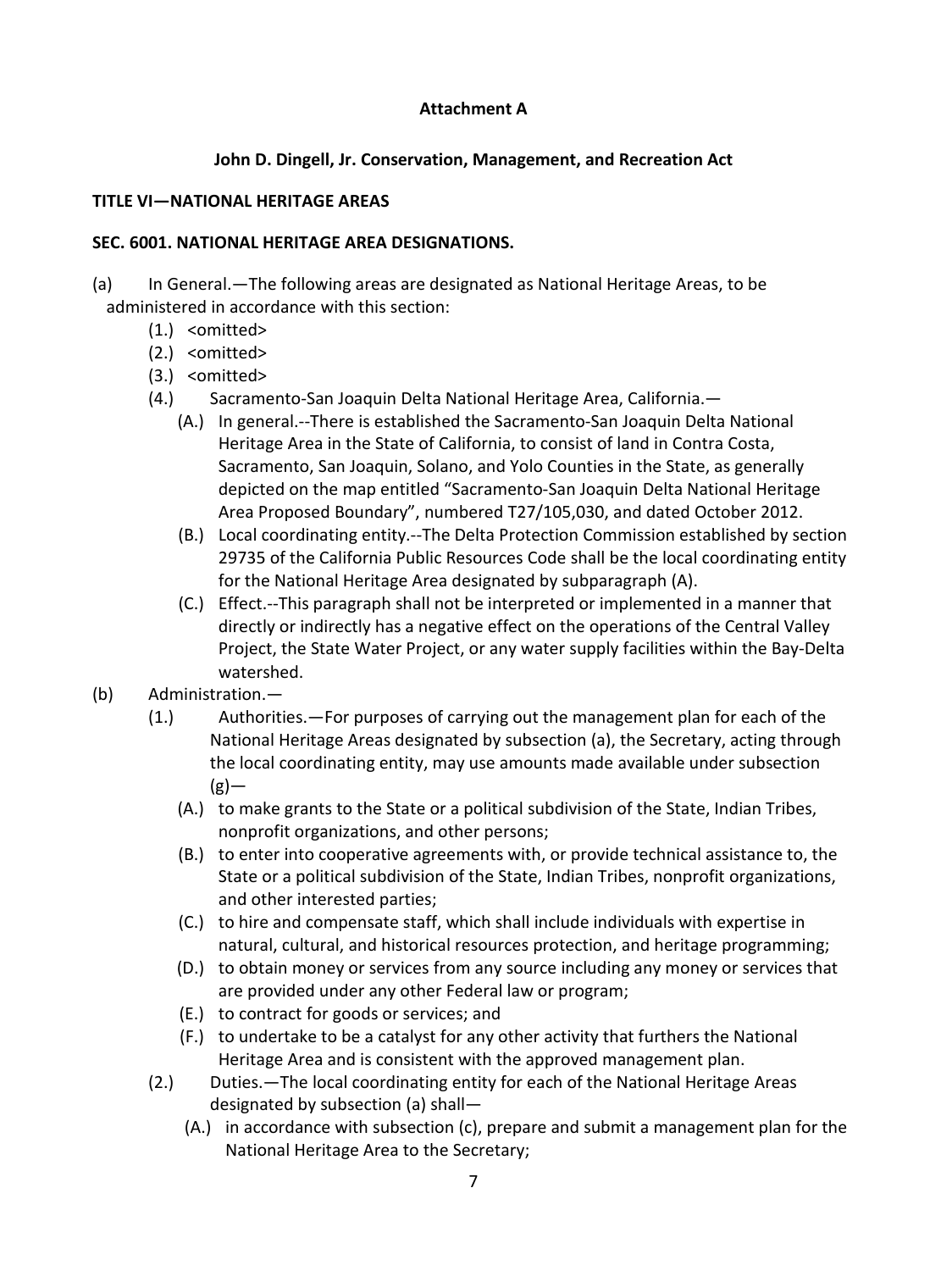- (B.) assist Federal agencies, the State or a political subdivision of the State, Indian Tribes, regional planning organizations, nonprofit organizations and other interested parties in carrying out the approved management plan by-
	- (i.) carrying out programs and projects that recognize, protect, and enhance important resource values in the National Heritage Area;
	- (ii.) establishing and maintaining interpretive exhibits and programs in the National Heritage Area;
	- (iii.) developing recreational and educational opportunities in the National Heritage Area;
	- (iv.) increasing public awareness of, and appreciation for, natural, historical, scenic, and cultural resources of the National Heritage Area;
	- (v.) protecting and restoring historic sites and buildings in the National Heritage Area that are consistent with National Heritage Area themes;
	- (vi.) ensuring that clear, consistent, and appropriate signs identifying points of public access and sites of interest are posted throughout the National Heritage Area; and
	- (vii.) promoting a wide range of partnerships among the Federal Government, State, Tribal, and local governments, organizations, and individuals to further the National Heritage Area;
- (C.) consider the interests of diverse units of government, businesses, organizations, and individuals in the National Heritage Area in the preparation and implementation of the management plan;
- (D.) conduct meetings open to the public at least semiannually regarding the development and implementation of the management plan;
- (E.) for any year that Federal funds have been received under this subsection—
	- (i.) submit to the Secretary an annual report that describes the activities, expenses, and income of the local coordinating entity (including grants to any other entities during the year that the report is made);
	- (ii.) make available to the Secretary for audit all records relating to the expenditure of the funds and any matching funds; and
	- (iii.) require, with respect to all agreements authorizing expenditure of Federal funds by other organizations, that the organizations receiving the funds make available to the Secretary for audit all records concerning the expenditure of the funds; and
- (F.) encourage by appropriate means economic viability that is consistent with the National Heritage Area.
- (3.) Prohibition on the Acquisition of Real Property.—The local coordinating entity shall not use Federal funds made available under subsection (g) to acquire real property or any interest in real property.
- (c) Management Plan.—
	- (1.) In General.—Not later than 3 years after the date of enactment of this Act, the local coordinating entity for each of the National Heritage Areas designated by subsection (a) shall submit to the Secretary for approval a proposed management plan for the National Heritage Area.
	- (2.) Requirements.—The management plan shall—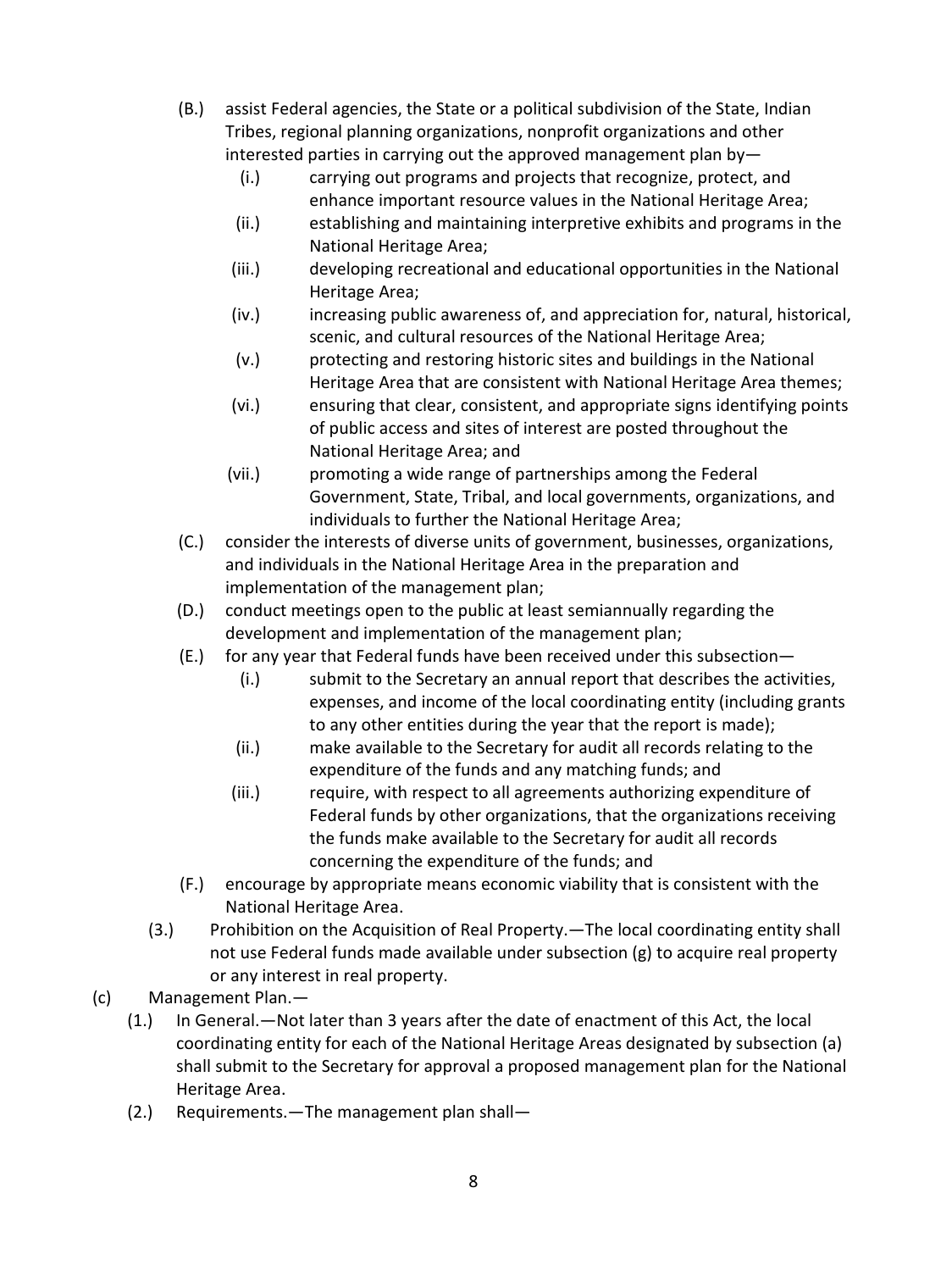- (A.) incorporate an integrated and cooperative approach for the protection, enhancement, and interpretation of the natural, cultural, historic, scenic, and recreational resources of the National Heritage Area;
- (B.) take into consideration Federal, State, local, and Tribal plans and treaty rights;
- (C.) include—
	- (i.) an inventory of—
		- (I.) the resources located in the National Heritage Area; and
	- (II.) any other property in the National Heritage Area that—
		- (a.a) is related to the themes of the National Heritage Area; and
		- (b.b) should be preserved, restored, managed, or maintained because of the significance of the property;
	- (ii.) comprehensive policies, strategies and recommendations for conservation, funding, management, and development of the National Heritage Area;
	- (iii.) a description of actions that the Federal Government, State, Tribal, and local governments, private organizations, and individuals have agreed to take to protect the natural, historical, cultural, scenic, and recreational resources of the National Heritage Area;
	- (iv.) a program of implementation for the management plan by the local coordinating entity that includes a description of— \_
		- (I.) actions to facilitate ongoing collaboration among partners to promote plans for resource protection, restoration, and construction; and
		- (II.) specific commitments for implementation that have been made by the local coordinating entity or any government, organization, or individual for the first 5 years of operation;
	- (v.) the identification of sources of funding for carrying out the management plan;
	- (vi.) analysis and recommendations for means by which Federal, State, local, and Tribal programs, including the role of the National Park Service in the National Heritage Area, may best be coordinated to carry out this subsection; and
	- (vii.) an interpretive plan for the National Heritage Area; and
- (D.) recommend policies and strategies for resource management that consider and detail the application of appropriate land and water management techniques, including the development of intergovernmental and interagency cooperative agreements to protect the natural, historical, cultural, educational, scenic, and recreational resources of the National Heritage Area.
- (3.) Deadline.—If a proposed management plan is not submitted to the Secretary by the date that is 3 years after the date of enactment of this Act, the local coordinating entity shall be ineligible to receive additional funding under this section until the date on which the Secretary receives and approves the management plan.
- (4.) Approval or Disapproval of Management Plan.—
	- (A.) In General.—Not later than 180 days after the date of receipt of the management plan under paragraph (1), the Secretary, in consultation with State and Tribal governments, shall approve or disapprove the management plan.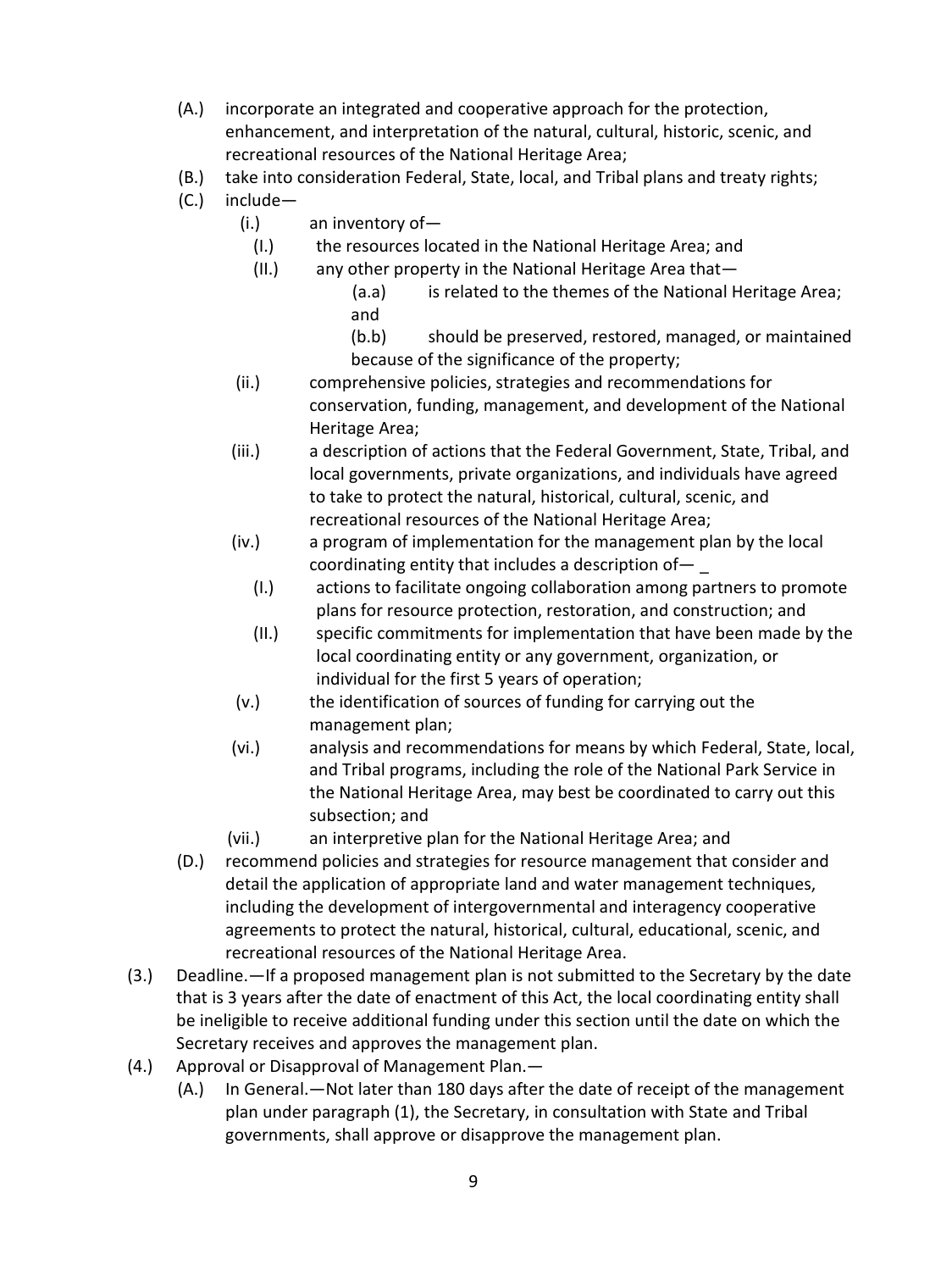- (B.) Criteria for Approval.—In determining whether to approve the management plan, the Secretary shall consider whether-
	- (i.) the local coordinating entity is representative of the diverse interests of the National Heritage Area, including Federal, State, Tribal, and local governments, natural and historic resource protection organizations, educational institutions, businesses, and recreational organizations;
	- (ii.) the local coordinating entity has afforded adequate opportunity, including public hearings, for public and governmental involvement in the preparation of the management plan; and
	- (iii.) the resource protection and interpretation strategies contained in the management plan, if implemented, would adequately protect the natural, historical, and cultural resources of the National Heritage Area.
- (C.) Action Following Disapproval.—If the Secretary disapproves the management plan under subparagraph (A), the Secretary shall—
	- (i.) advise the local coordinating entity in writing of the reasons for the disapproval;
	- (ii.) make recommendations for revisions to the management plan; and
	- (iii.) not later than 180 days after the receipt of any proposed revision of the management plan from the local coordinating entity, approve or disapprove the proposed revision.
- (D.) Amendments.—
	- (i.) In General.—The Secretary shall approve or disapprove each amendment to the management plan that the Secretary determines make a substantial change to the management plan.
	- (ii.) Use of Funds.—The local coordinating entity shall not use Federal funds authorized by this subsection to carry out any amendments to the management plan until the Secretary has approved the amendments.
- (d) Relationship to Other Federal Agencies.—
	- (1.) In General.—Nothing in this section affects the authority of a Federal agency to provide technical or financial assistance under any other law.
	- (2.) Consultation and Coordination.—The head of any Federal agency planning to conduct activities that may have an impact on a National Heritage Area designated by subsection (a) is encouraged to consult and coordinate the activities with the Secretary and the local coordinating entity to the maximum extent practicable.
	- (3.) Other Federal Agencies.—Nothing in this section—
		- (A.) modifies, alters, or amends any law or regulation authorizing a Federal agency to manage Federal land under the jurisdiction of the Federal agency;
		- (B.) limits the discretion of a Federal land manager to implement an approved land use plan within the boundaries of a National Heritage Area designated by subsection (a); or
		- (C.) modifies, alters, or amends any authorized use of Federal land under the jurisdiction of a Federal agency.
- (e) Private Property and Regulatory Protections.—Nothing in this section—
	- (1.) abridges the rights of any property owner (whether public or private), including the right to refrain from participating in any plan, project, program, or activity conducted within a National Heritage Area designated by subsection (a);
	- (2.) requires any property owner—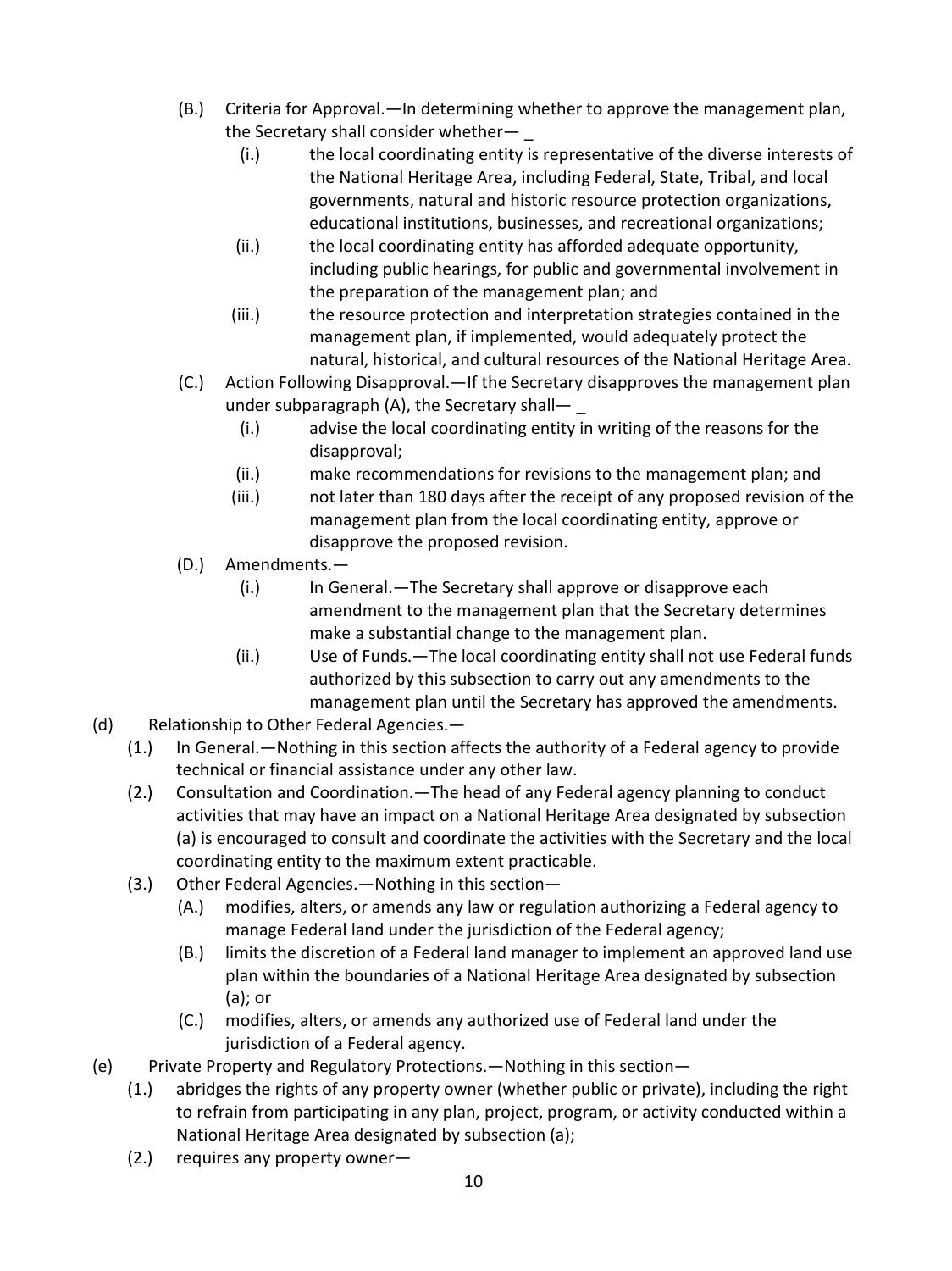- (A.) to permit public access (including access by Federal, State, or local agencies) to the property of the property owner; or
- (B.) to modify public access or use of property of the property owner under any other Federal, State, or local law;
- (3.) alters any duly adopted land use regulation, approved land use plan, or other regulatory authority of any Federal, State, Tribal, or local agency;
- (4.) conveys any land use or other regulatory authority to the local coordinating entity;
- (5.) authorizes or implies the reservation or appropriation of water or water rights;
- (6.) enlarges or diminishes the treaty rights of any Indian Tribe within the National Heritage Area;
- (7.) diminishes—
	- (A.) the authority of the State to manage fish and wildlife, including the regulation of fishing and hunting within a National Heritage Area designated by subsection (a); or
	- (B.) the authority of Indian Tribes to regulate members of Indian Tribes with respect to fishing, hunting, and gathering in the exercise of treaty rights; or
- (8.) creates any liability, or affects any liability under any other law, of any private property owner with respect to any person injured on the private property.
- (f) Evaluation and Report.—
	- (1.) In General.—For each of the National Heritage Areas designated by subsection (a), not later than 3 years before the date on which authority for Federal funding terminates for each National Heritage Area, the Secretary shall-
		- (A.) conduct an evaluation of the accomplishments of the National Heritage Area; and
		- (B.) prepare a report in accordance with paragraph (3).
	- (2.) Evaluation.—An evaluation conducted under paragraph (1)(A) shall— \_
		- (A.) assess the progress of the local management entity with respect to  $-$ 
			- (i.) accomplishing the purposes of the authorizing legislation for the National Heritage Area; and
			- (ii.) achieving the goals and objectives of the approved management plan for the National Heritage Area;
		- (B.) analyze the investments of the Federal Government, State, Tribal, and local governments, and private entities in each National Heritage Area to determine the impact of the investments; and
		- (C.) review the management structure, partnership relationships, and funding of the National Heritage Area for purposes of identifying the critical components for sustainability of the National Heritage Area.
	- (3.) Report.—Based on the evaluation conducted under paragraph (1)(A), the Secretary shall submit to the Committee on Energy and Natural Resources of the Senate and the Committee on Natural Resources of the House of Representatives a report that includes recommendations for the future role of the National Park Service, if any, with respect to the National Heritage Area.
- (g) Authorization of Appropriations.—
	- (1.) In General.—There is authorized to be appropriated for each National Heritage Area designated by subsection (a) to carry out the purposes of this section \$10,000,000, of which not more than \$1,000,000 may be made available in any fiscal year.
	- (2.) Availability.—Amounts made available under paragraph (1) shall remain available until expended.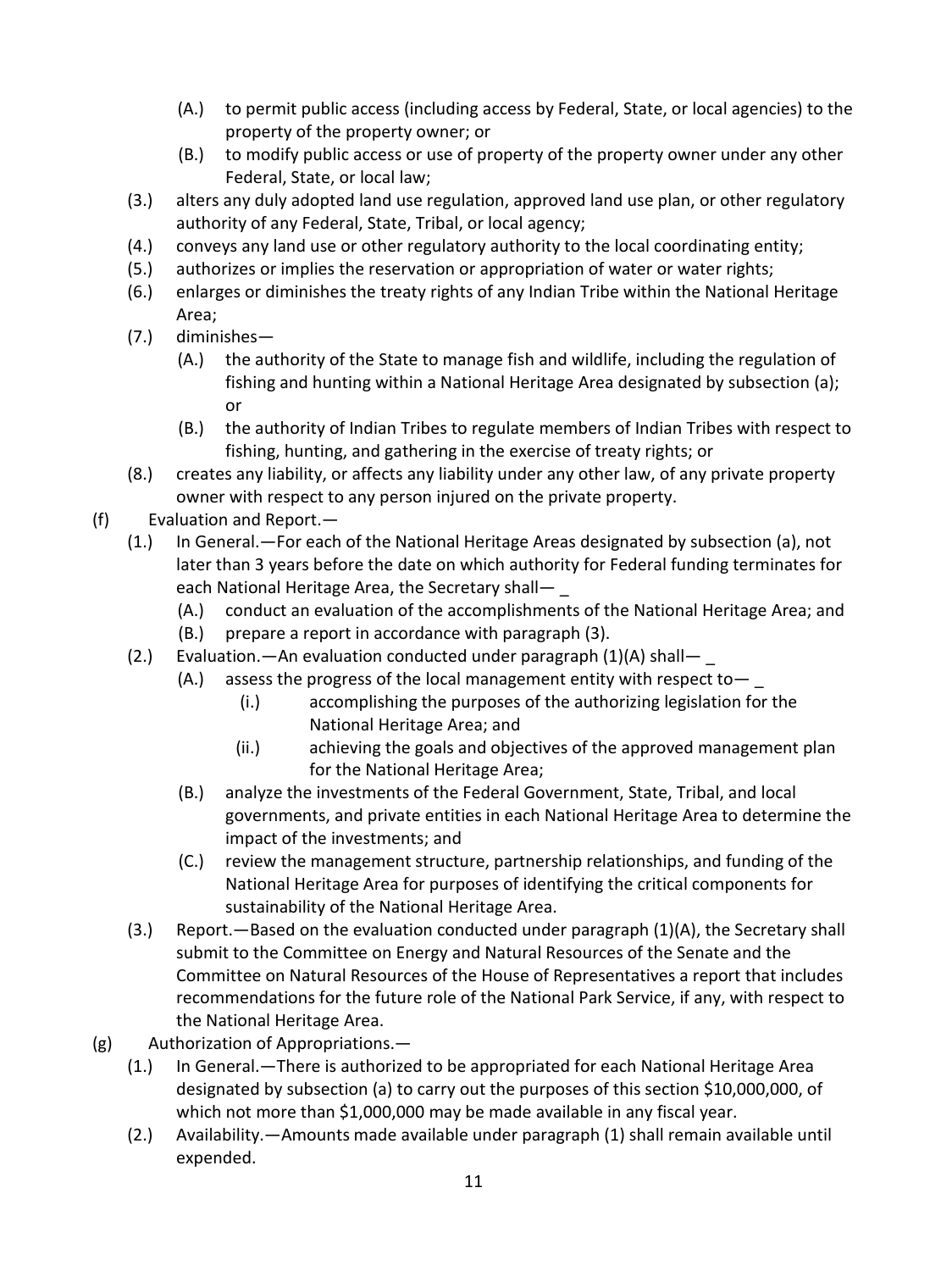- (3.) Cost-Sharing Requirement.—
	- (A.) In general.—The Federal share of the total cost of any activity under this section shall be not more than 50 percent.
	- (B.) Form.—The non-Federal contribution of the total cost of any activity under this section may be in the form of in-kind contributions of goods or services fairly valued.
- (4.) Termination of Authority.—The authority of the Secretary to provide assistance under this section terminates on the date that is 15 years after the date of enactment of this Act.